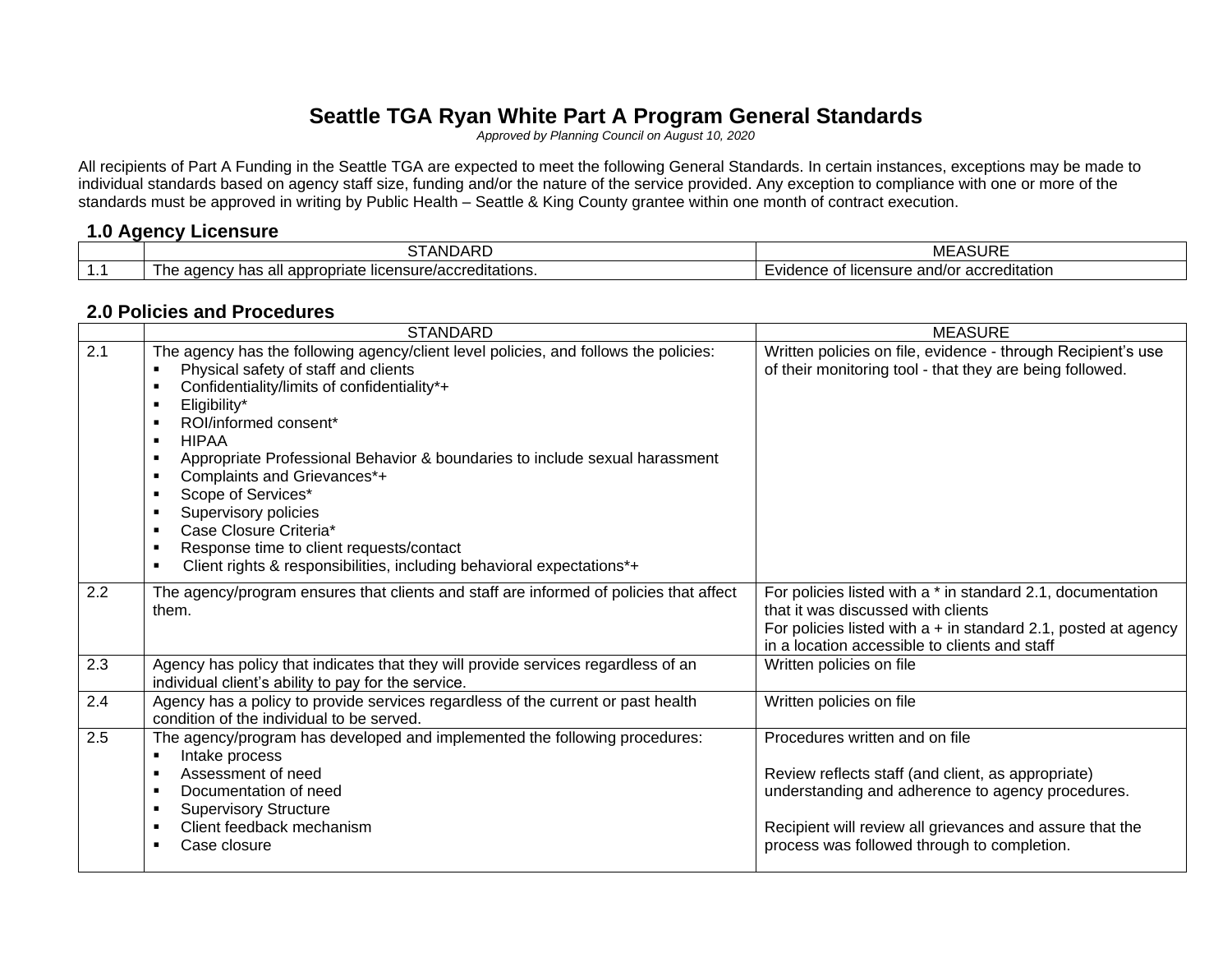|     | Client education about complaints and grievances and the difference between<br>them.<br>Grievance, including communicating the final disposition of the grievance to the<br>grieving party.<br><b>Program Evaluation</b> |                      |
|-----|--------------------------------------------------------------------------------------------------------------------------------------------------------------------------------------------------------------------------|----------------------|
|     |                                                                                                                                                                                                                          |                      |
| 2.6 | The agency has an infection control plan, when applicable.                                                                                                                                                               | Plan on file         |
| 2.7 | The agency ensures that the facility is neat, clean, and free of clutter, hazardous                                                                                                                                      | Physical observation |
|     | substances, or other obstacles that could cause harm.                                                                                                                                                                    |                      |
| 2.8 | The service facility is accessible to all individuals with HIV (comply with ADA; ensure                                                                                                                                  | Physical observation |
|     | that the facility is accessible by public transportation or provided transportation                                                                                                                                      |                      |
|     | assistance).                                                                                                                                                                                                             |                      |

## **3.0 Client and Service Eligibility**

|     | - --- g------ <sub>-</sub><br><b>STANDARD</b>                                                                                                                                                                                                                                                                                                                | <b>MEASURE</b>                                                                                                                                                                                                                                                                                                                                               |
|-----|--------------------------------------------------------------------------------------------------------------------------------------------------------------------------------------------------------------------------------------------------------------------------------------------------------------------------------------------------------------|--------------------------------------------------------------------------------------------------------------------------------------------------------------------------------------------------------------------------------------------------------------------------------------------------------------------------------------------------------------|
| 3.1 | The agency utilizes Ryan White Part A funding for clients as funding of last resort.                                                                                                                                                                                                                                                                         | Documentation of attempts to locate and utilize non-Ryan<br>White funding streams for clients.<br>When similar services are available, documentation<br>demonstrates appropriate use of Ryan White funds (e.g.,<br>when the service is not adequate/appropriate for PLWH, or<br>a wait list presents a barrier to accessing services in a<br>timely manner). |
| 3.2 | Clients must be:<br>HIV+ (EIS clients do not need to know their status)<br>Below 300% FPL for all services exception of:<br>Below 400% of FPL for Oral Health and NMCM Oral Health<br>There is no income eligibility for EIS<br>Residents of King, Island, or Snohomish counties<br>Have no other third-party payer for services (insurance, Medicaid, etc.) | All providers must maintain documentation of client<br>eligibility in client files.<br>Support service categories may document client eligibility<br>by obtaining signed verification with supporting<br>documentation from the case manager verifying client's<br>eligibility for Ryan White services.                                                      |
| 3.3 | Ryan White program eligibility is reassessed every six months.                                                                                                                                                                                                                                                                                               | All providers must obtain semi-annual documentation of<br>clients' income, residence and insurance documentation<br>verifying client's eligibility for Ryan White services. HIV+<br>status must be verified at intake, but does not need to be<br>re-verified every six months.                                                                              |
| 3.4 | Agency has a policy that ensures veterans receiving VA health benefits are<br>considered uninsured, thus exempting veterans from "payer of last resort"<br>requirement.                                                                                                                                                                                      | Written policies on file                                                                                                                                                                                                                                                                                                                                     |

# **4.0 Service Triage/Prioritization**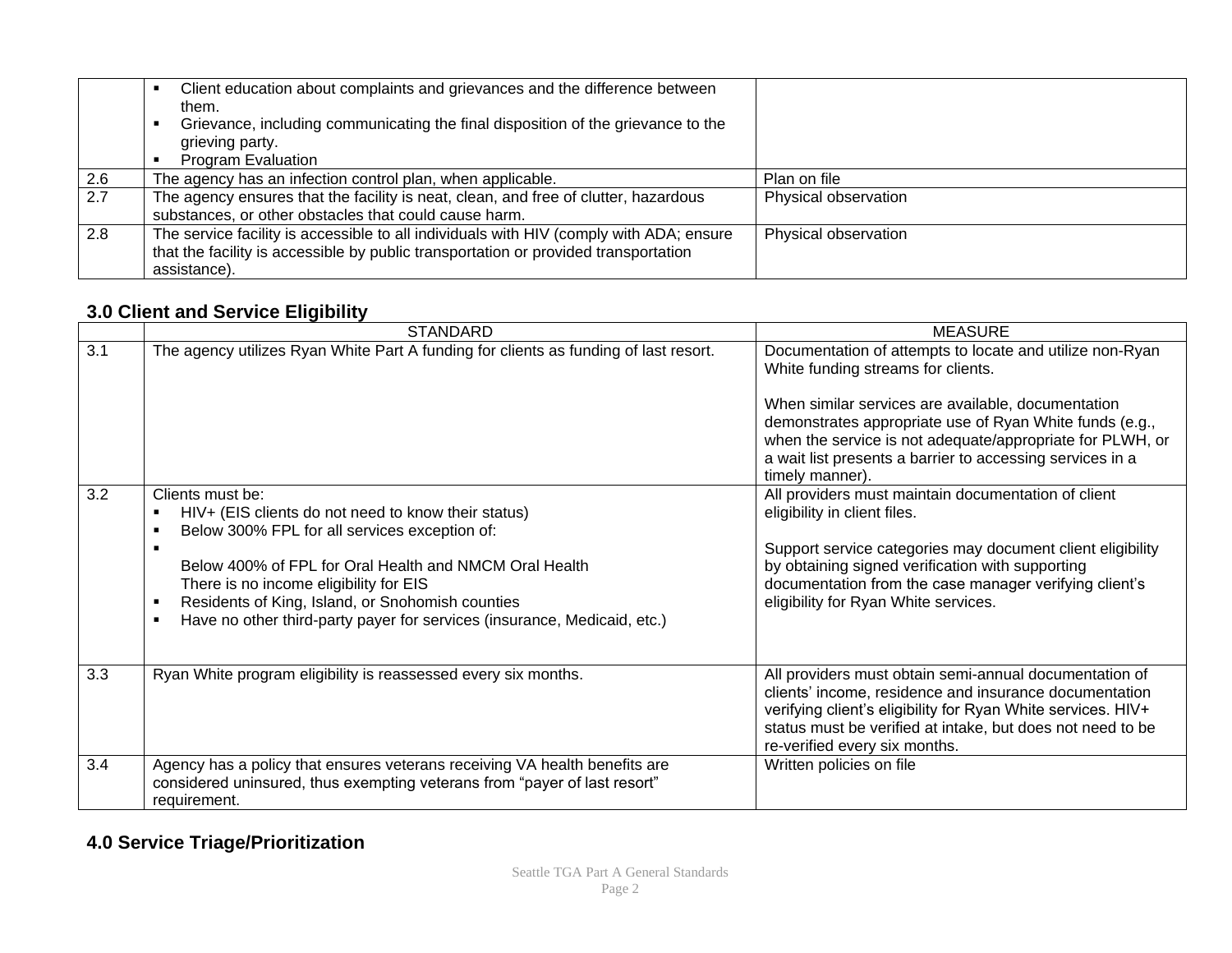|     | <b>STANDARD</b>                                                                                                                                                                                                                                                                                 | MEASURE                                                                        |
|-----|-------------------------------------------------------------------------------------------------------------------------------------------------------------------------------------------------------------------------------------------------------------------------------------------------|--------------------------------------------------------------------------------|
| 4.1 | The agency/program has a policy regarding prioritization of services based on<br>available funding to include:<br>Disparities in underserved populations<br>Examples include: race, gender identity, ethnicity, justice involvement,<br>housing status, etc.<br>Overall health acuity<br>Income | The policy is reviewed and approved by the recipient at<br>contract execution. |
|     | Policy is reviewed and revised as needed. Policy should include a process for when<br>and how the policy is implemented                                                                                                                                                                         | Changes to the policy are reviewed and approved by the<br>recipient.           |

## **5.0 Service Documentation**

|                  | <b>STANDARD</b>                                                                                                                                                                                                                                                                                                                                                                          | <b>MEASURE</b>                                 |
|------------------|------------------------------------------------------------------------------------------------------------------------------------------------------------------------------------------------------------------------------------------------------------------------------------------------------------------------------------------------------------------------------------------|------------------------------------------------|
| 5.1              | Client records are kept in a locked/secure location.                                                                                                                                                                                                                                                                                                                                     | Physical observation                           |
| $\overline{5.2}$ | Services are documented in a manner in which another provider could provide                                                                                                                                                                                                                                                                                                              | Review of chart documentation                  |
|                  | continuity of care in an emergent situation.                                                                                                                                                                                                                                                                                                                                             |                                                |
| 5.3              | Clients are informed of all agency services and eligibility criteria, including behavioral                                                                                                                                                                                                                                                                                               | Signed copy of client rights in client records |
|                  | expectations.                                                                                                                                                                                                                                                                                                                                                                            |                                                |
| 5.4              | For ongoing release of client information, agencies must verify that the entity to which<br>information is being released is included on the signed ROI in the client's file. In<br>instances where the client is unable to sign the ROI, verbal consent by the client is<br>documented by the staff on the ROI. Client refusal to sign the ROI must also be<br>documented on that form. | Chart review                                   |
| 5.5              | Each ROI is consistent with current WAC legislation.                                                                                                                                                                                                                                                                                                                                     | Chart review                                   |
| 5.6              | In instances where consent is provided for a one-time sharing of information, this will                                                                                                                                                                                                                                                                                                  | Chart review                                   |
|                  | be documented in the client record with details about why the consent was needed.                                                                                                                                                                                                                                                                                                        |                                                |

## **6.0 Personnel**

|     | <b>STANDARD</b>                                                                                                                                                                                                                                                                                              | <b>MEASURE</b>                                                                                                  |
|-----|--------------------------------------------------------------------------------------------------------------------------------------------------------------------------------------------------------------------------------------------------------------------------------------------------------------|-----------------------------------------------------------------------------------------------------------------|
| 6.1 | The agency has policies in place regarding minimum qualifications of staff and<br>volunteers and adheres to these policies in their hiring/volunteer placement practices.<br>Minimum qualifications should be drafted in ways which eliminate any unnecessary<br>barriers to meeting the job qualifications. | Job descriptions are consistent with agency policies and<br>exist for all staff and volunteer positions.        |
| 6.2 | All staff and volunteer positions have job descriptions.                                                                                                                                                                                                                                                     | All staff and volunteers have signed job descriptions in their<br>personnel/volunteer files.                    |
| 6.3 | Program personnel have licensure/certification/registration as required for their<br>position.                                                                                                                                                                                                               | Review of personnel credentials against those recognized<br>by WA state as valid for their profession/position. |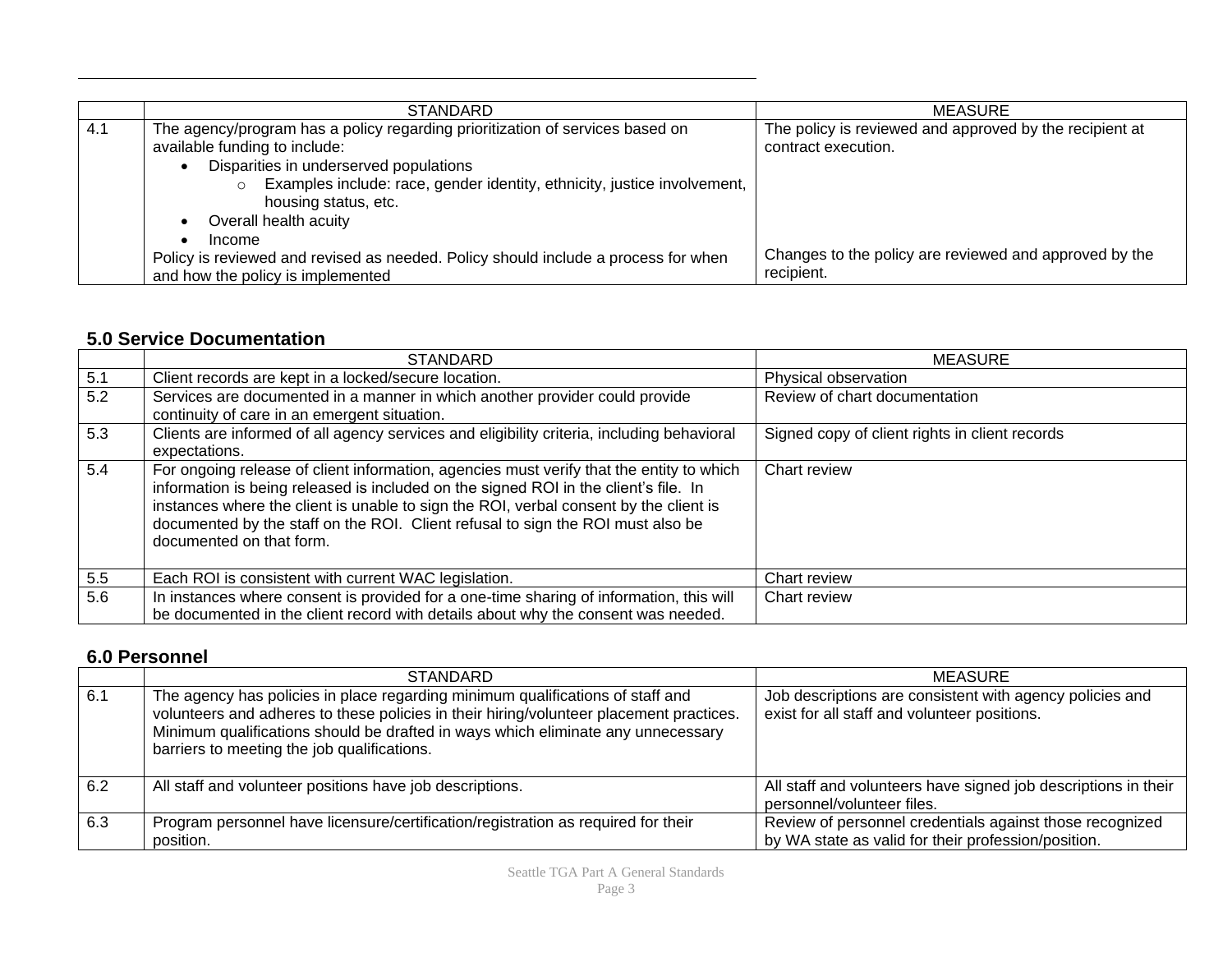| 6.4 | Program staff licenses/certifications/registrations are current.                                                                                                           | Copy of current license/certification/registration in personnel<br>file |
|-----|----------------------------------------------------------------------------------------------------------------------------------------------------------------------------|-------------------------------------------------------------------------|
| 6.5 | The agency ensures that staff who have client contact have an annual TB test.                                                                                              | Documentation of staff TB test or referral for TB test                  |
| 6.6 | The agency conducts a criminal background check of staff & volunteers, as per WAC<br>guidelines and hiring decisions should not exceed WAC requirements.                   | Copy of criminal background check in personnel file                     |
| 6.7 | When searchable databases exist, the agency screens applicants for actions taken by<br>state/local licensing bodies (WA DOH Health Professions Quality Assurance website). | Documentation of database search in personnel file                      |
| 6.8 | All personnel receive an annual performance evaluation.                                                                                                                    | Performance evaluations in personnel file                               |

# **7.0 Staff Training**

|     | <b>STANDARD</b>                                                                                  | <b>MEASURE</b>                                               |
|-----|--------------------------------------------------------------------------------------------------|--------------------------------------------------------------|
| 7.1 | Within 30 days staff and volunteers (as appropriate to level and type of client contact)         | Documentation in personnel/volunteer file.                   |
|     | will be trained in the following areas:                                                          |                                                              |
|     | HIV/AIDS basics to include universal precautions<br>$\bullet$                                    |                                                              |
|     | Job responsibilities<br>$\bullet$                                                                |                                                              |
|     | Legal reporting & disclosure<br>$\bullet$                                                        | * = Agency should be able to justify when the training was   |
|     | HIPAA (must be completed within 30 days of hire and then on an annual basis)<br>$\bullet$        | not needed for the position.                                 |
|     | Documentation & record keeping<br>$\bullet$                                                      |                                                              |
|     | Professional boundaries*<br>$\bullet$                                                            |                                                              |
|     | Agency Policies*<br>$\bullet$                                                                    |                                                              |
|     | Physical Safety policies*<br>$\bullet$                                                           |                                                              |
|     | Provided with copy of agency org chart, which includes the new employee                          |                                                              |
| 7.2 | Within 3 months staff and volunteers (as appropriate to level and type of client                 | Documentation in personnel/volunteer file.                   |
|     | contact) will be trained in the following areas:                                                 |                                                              |
|     | Functional knowledge of HIV issues, to include epi trends, comorbidities, basics of<br>$\bullet$ |                                                              |
|     | treatment, basic psychosocial issues (to include mental health, substance abuse,                 |                                                              |
|     | housing issues, etc.)                                                                            | $*$ = Agency should be able to justify when the training was |
|     | TB and other infectious diseases<br>$\bullet$                                                    | not needed for the position.                                 |
|     | Crisis intervention<br>$\bullet$                                                                 |                                                              |
|     | Infection control when applicable<br>$\bullet$                                                   |                                                              |
|     | Continuum of Care<br>$\bullet$                                                                   |                                                              |
|     |                                                                                                  |                                                              |
| 7.3 | Within 6 months, and on an ongoing basis staff and volunteers will be trained in the             | Documentation in personnel/volunteer file.                   |
|     | following areas:                                                                                 |                                                              |
|     | Mental health first aid                                                                          | * = Agency should be able to justify when the training was   |
|     | Equity and social justice<br>$\bullet$                                                           | not needed for the position.                                 |
|     | Trauma informed care<br>$\bullet$                                                                |                                                              |
| 7.4 | The agency has a policy outlining core competencies specific to their services.                  | Policy on file                                               |
| 7.5 | The agency provides access to continuing education needed to maintain                            | Documentation of continuing education appropriate to staff   |
|     | skills/knowledge essential to job function.                                                      | position descriptions in personnel files                     |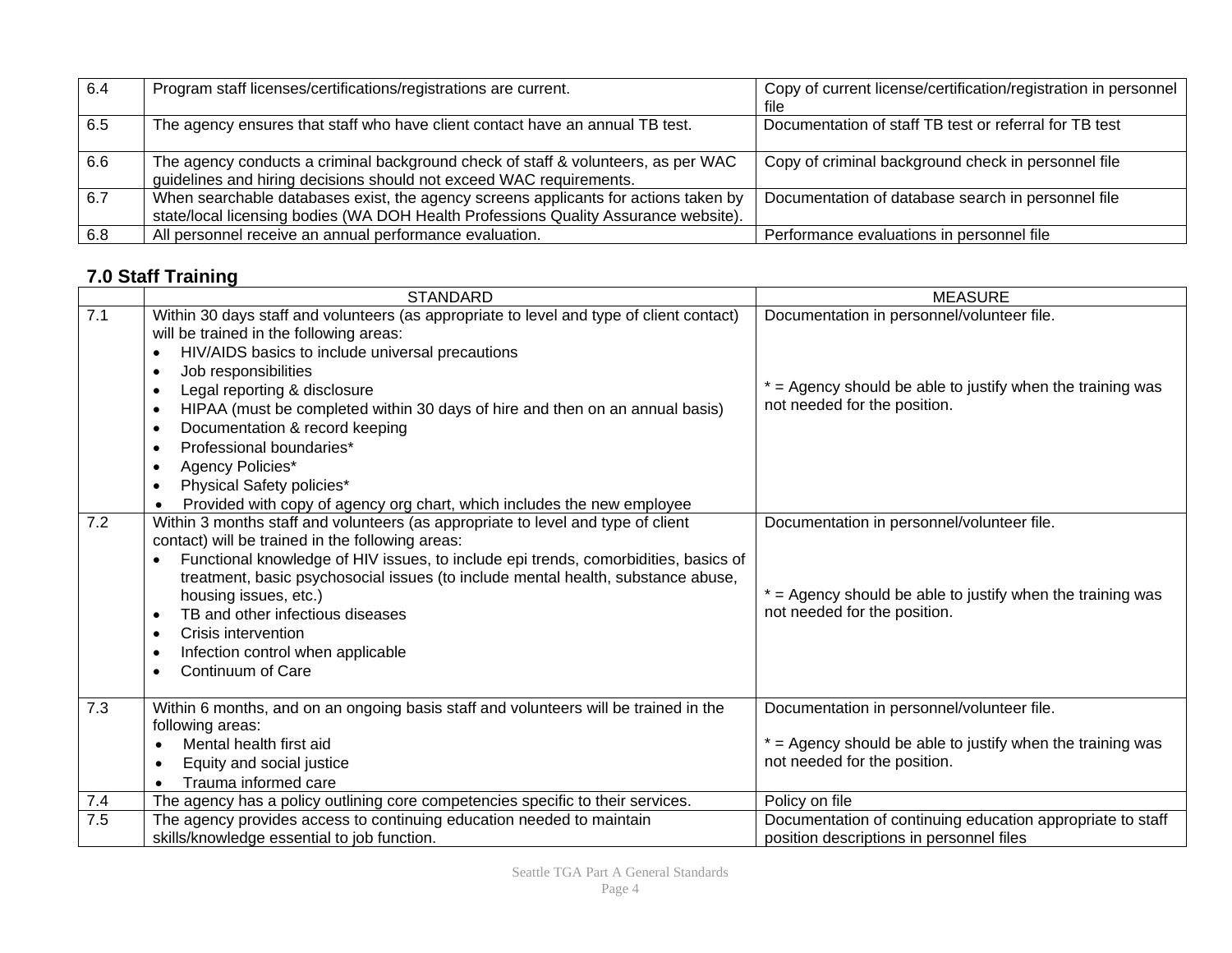| 7.6<br>Staff licensure is current<br>I Agency personnel obtain the continuing education necessary to maintain licensure. |
|--------------------------------------------------------------------------------------------------------------------------|
|--------------------------------------------------------------------------------------------------------------------------|

### **8.0 Continuous Quality Improvement (CQI)**

|     | <b>STANDARD</b>                                                                                                                                                                                                                                                                                     | <b>MEASURE</b>                                                                                                                                                                                                                                                                                                                                                                  |
|-----|-----------------------------------------------------------------------------------------------------------------------------------------------------------------------------------------------------------------------------------------------------------------------------------------------------|---------------------------------------------------------------------------------------------------------------------------------------------------------------------------------------------------------------------------------------------------------------------------------------------------------------------------------------------------------------------------------|
| 8.1 | The program engages in a CQI process.                                                                                                                                                                                                                                                               | Documentation of an agency/program committee engaged<br>in ongoing QI projects                                                                                                                                                                                                                                                                                                  |
| 8.2 | The program participates in Ryan White program Quality Management activities.                                                                                                                                                                                                                       | Program participates in Ryan White program QI trainings,<br>activities, and QM reviews.                                                                                                                                                                                                                                                                                         |
| 8.3 | The program tracks their outcomes in helping clients access and stay in medical care<br>and/or adhere to medications.                                                                                                                                                                               | Reviewed on Quarterly QM progress reports                                                                                                                                                                                                                                                                                                                                       |
| 8.4 | Agency has a mechanism in place for obtaining client feedback and documentation of<br>its regular use.                                                                                                                                                                                              | Review of annual client feedback and agency response                                                                                                                                                                                                                                                                                                                            |
| 8.5 | Agency has structured and ongoing efforts to obtain input from clients in the design<br>and delivery of services.                                                                                                                                                                                   | Reviewed on Quarterly QM Progress Reports                                                                                                                                                                                                                                                                                                                                       |
| 8.6 | Agency has a mechanism for conducting program evaluations and uses the<br>information from the evaluation process to improve service delivery.                                                                                                                                                      | Review of assessment and improvement efforts.                                                                                                                                                                                                                                                                                                                                   |
| 8.7 | Agency has a mechanism for identifying and addressing health disparities, Implicit<br>Bias, barriers to access, including but not limited to physical barriers, knowledge<br>barriers, transportation barriers, and psychological barriers and uses the information to<br>improve service delivery. | Year-end QM progress report<br>The year-end QM Progress Report shall include a report of<br>the results of agency's client feedback mechanism (client<br>survey, focus group, CAB, etc.). The client feedback<br>mechanism must include questions related to barriers to<br>access. A narrative on how this data was used to improve<br>service delivery must also be included. |

### **9.0 Coordination of Care**

|     | <b>STANDARD</b>                                                                                                                              | MEASURE                                                                                                                  |
|-----|----------------------------------------------------------------------------------------------------------------------------------------------|--------------------------------------------------------------------------------------------------------------------------|
| 9.1 | Participate in continuum wide processes throughout the TGA.                                                                                  | Participation in needs assessments, provider work groups,<br>and other committees that support the coordination of care. |
| 9.2 | Agency collaborates with other providers in the coordination of care.                                                                        | Postings for other agencies' services in client waiting areas<br>Documented referrals to/from other providers in charts  |
| 9.3 | Program has a process in place for locating current community resources for clients.                                                         | Site Visit                                                                                                               |
| 9.4 | Agency has a process in place for promoting their HIV services to eligible individuals,<br>especially those who are historically underserved | Accessible forms of communication are observed at site<br>visit                                                          |

## **10.0 CLAS Mandates**

*The Culturally and Linguistically Appropriate Services (CLAS) standards were issued by the U.S. Department of Health and Human Services' (HHS) Office of Minority Health (OMH) in 2001 to inform, guide, and facilitate required and recommended practices related to culturally and linguistically appropriate health services. OMH developed these standards to ensure that all people entering the health care system receive equitable and effective treatment in a culturally and linguistically appropriate manner. The CLAS standards include mandates (requirements for all recipients of federal funds), guidelines (activities*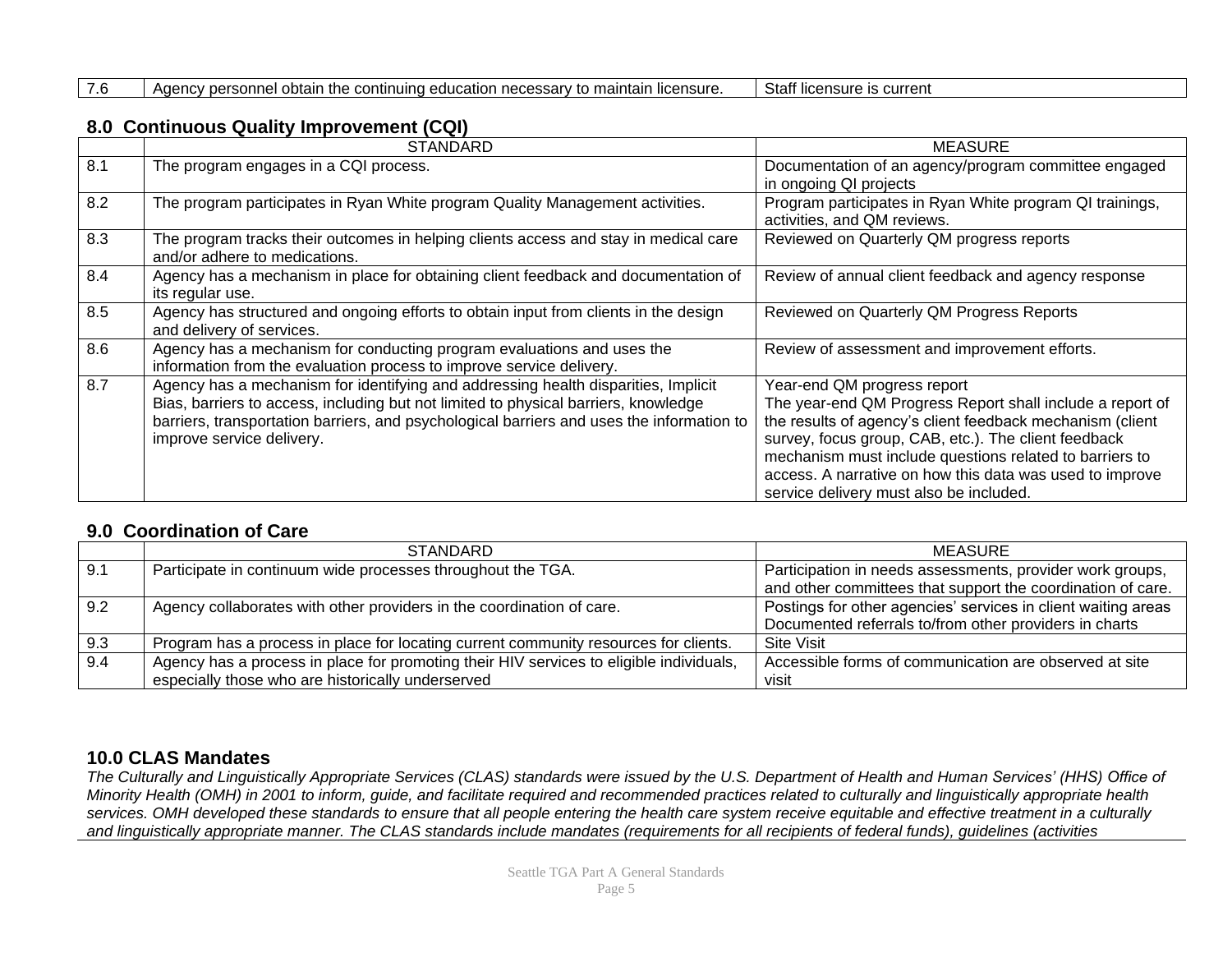*recommended by OMH for adoption by Federal, State and national agencies), and recommendations (suggestions for voluntary adoption by health care organizations). The Seattle TGA HIV Planning Council has developed the following standards to help agencies meet the required four CLAS mandates.* 

*OMH uses the term "health care organizations" to identify the types of organizations for which CLAS standards were developed. "Health care organizations" are defined for this document as "all organizations that contract with Public Health – Seattle & King County to receive federal funding to provide care and services to people with HIV."*

*Provide effective, equitable, understandable, and respectful quality care and services that are responsive to diverse cultural health beliefs and practices, preferred languages, health literacy, and other communication needs.* 

|      | <b>STANDARD</b>                                                                                                                                                                                                                                                                                                                                                                                                                                                                                                                                  | <b>MEASURE</b>                                                                                                                                                                                                                                                                                                            |
|------|--------------------------------------------------------------------------------------------------------------------------------------------------------------------------------------------------------------------------------------------------------------------------------------------------------------------------------------------------------------------------------------------------------------------------------------------------------------------------------------------------------------------------------------------------|---------------------------------------------------------------------------------------------------------------------------------------------------------------------------------------------------------------------------------------------------------------------------------------------------------------------------|
|      |                                                                                                                                                                                                                                                                                                                                                                                                                                                                                                                                                  |                                                                                                                                                                                                                                                                                                                           |
| 10.1 | Each agency must have a language access plan.<br>A language access plan can help ensure that an organization provides high quality<br>and appropriate language services. A language access plan can also help ensure that<br>an organization's staff members are aware of what to do when an individual with<br>limited English proficiency needs assistance.                                                                                                                                                                                    | Written plan in agency policies.                                                                                                                                                                                                                                                                                          |
| 10.2 | Agencies must provide to patients/consumers in their preferred language both verbal<br>offers and written notices informing them of their right to receive language assistance<br>services.                                                                                                                                                                                                                                                                                                                                                      | Agencies prominently display notification informing patients<br>of their right to receive language assistance services at no<br>cost to them<br>Client intakes include information about the client's<br>preferred language.                                                                                              |
| 10.3 | Preferred language is reassessed every six months.                                                                                                                                                                                                                                                                                                                                                                                                                                                                                               | Documented in client chart                                                                                                                                                                                                                                                                                                |
| 10.4 | Agencies must offer and provide language assistance services, including bilingual<br>staff and interpreter services, at no cost to each patient/ consumer with limited English<br>proficiency at all points of contact, in a timely manner during all hours of operation.                                                                                                                                                                                                                                                                        | All requests for interpretation services are documented in<br>client charts, including language requested, date of request,<br>nature of the service for which the language assistance is<br>requested and the outcome of the request.                                                                                    |
|      | Language services include, as a first preference, the availability of bilingual staff who<br>can communicate directly with patients/consumers in their preferred language. When<br>such staff members are not available, face-to-face interpretation provided by trained<br>staff, or contract or volunteer interpreters, is the next preference. Telephone<br>interpreter services should be used as a supplemental system when an interpreter is<br>needed instantly, or when services are needed in an infrequently- encountered<br>language. | If agencies are unable to provide and/or locate<br>interpretation services for patients/consumers as requested,<br>agencies document in client charts the means undertaken<br>to refer patients/consumers to other agencies/providers<br>who may be able to offer the service in the language<br>preferred by the client. |
|      |                                                                                                                                                                                                                                                                                                                                                                                                                                                                                                                                                  | Agencies document active attempts to recruit staff and<br>volunteers who are bilingual in English and commonly<br>encountered languages of the service population through<br>job postings and outreach efforts.                                                                                                           |